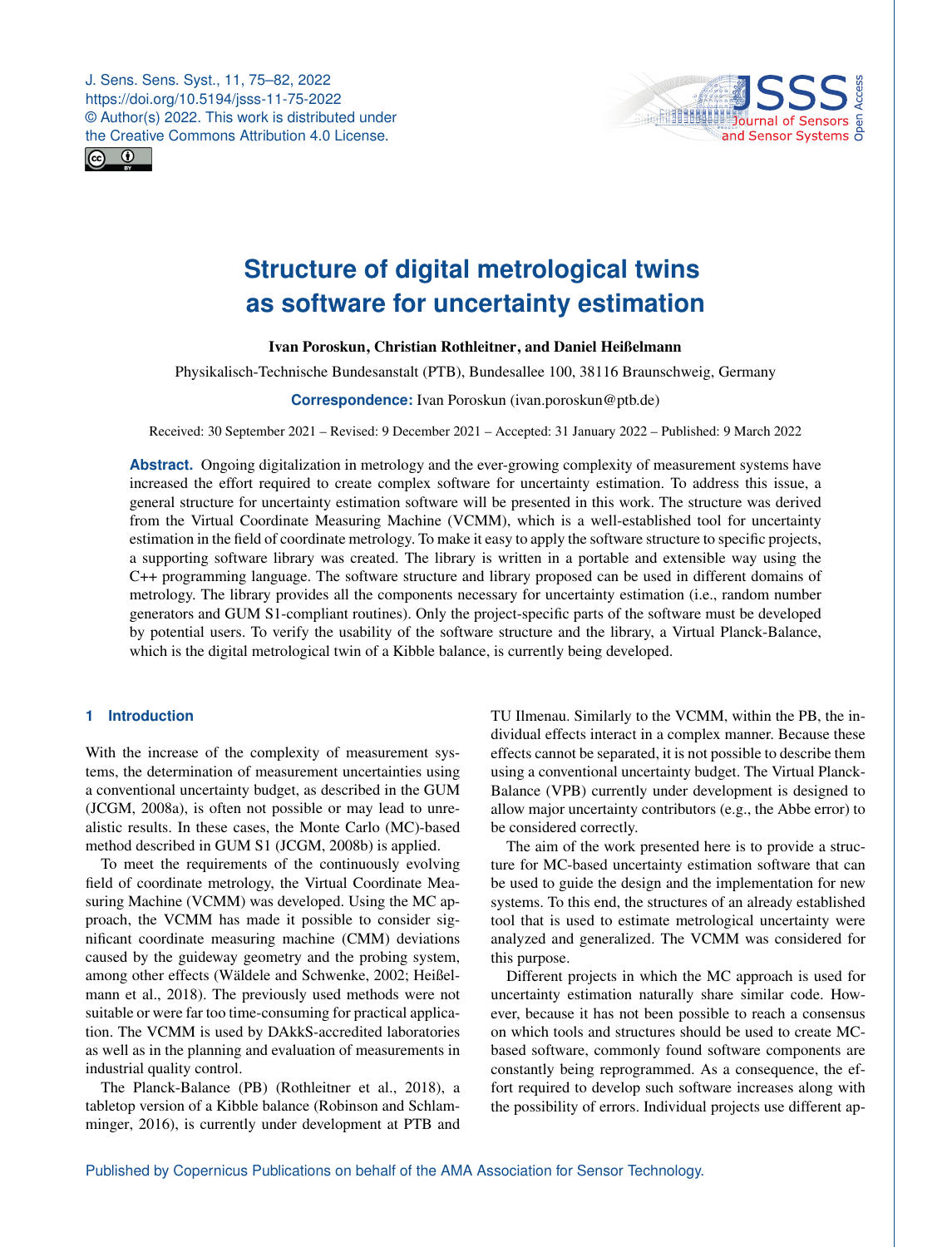proaches to solve the same problems and distinct wordings to describe similar concepts. These factors complicate communication between organizations and projects and slow down overall development in this field.

To address the issues listed above, a supporting software library is currently being developed. The library is written in a portable and extensible way using the modern C++ programming language. It provides a set of reusable tools which can be used to describe any metrological system in a compact and maintainable way. The library was developed based on the structures used by VCMM, and it implements GUM S1 compliant routines for uncertainty estimation.

During the development of new simulation software, the general idea is to split up a complex system into a number of simpler software modules, where each module is based on a single physical effect. The individual modules are then combined to represent the whole measurement process. By embedding the complete measurement model into a MC simulation, the uncertainty estimation is carried out. The VPB was chosen as a first practical example to be developed using the proposed software structure and the supporting software library.

Additionally to the tools necessary to model the measurement process itself (e.g., the random number generators), the library also provides a variety of utility tools to set up an adaptive MC simulation to evaluate the uncertainties and to analyze the system properties by means of sensitivity analysis. Some of these functionalities were adapted from the general software structure, and some were added for completeness.

In the next section, the VCMM concept will be introduced and used to derive a general software structure for uncertainty estimation software. An overview is given of the elements of the VCMM software that can be reused for other projects. The generalization process for the VCMM is described in Sect. [3.](#page-1-0) From the metrological point of view, the traceability of simulation results is of key importance. To go from "simulation software" to a traced digital metrological twin (D-MT) as proposed by [Eichstädt et al.](#page-7-6) [\(2021\)](#page-7-6), a series of requirements must be met; these are listed in Sect. [4.](#page-2-0) The components of the supporting software library and a description of certain technical aspects will be presented in Sect. [5.](#page-3-0) Section [6](#page-5-0) will demonstrate how an actual software module is created using the supporting software library. The current gravitational acceleration model of the VPB will be used as an example.

## **2 VCMM concept**

In the VCMM, MC-based simulation software is used to determine the uncertainties of a dedicated measurement task that is performed by means of a specific coordinate measurement machine. The concept of the VCMM is based on the notion that the process of the real measurement is recreated in a simulation. The simulation can then be repeatedly carried out to estimate uncertainties using the data from a single measurement along with additional information known a priori. The influence of the uncertain input quantities is considered by means of mathematical models that describe the disturbance of the measured data. For each simulation step, the models are repeatedly evaluated, and the disturbance is added to the data from the real measurement. The output quantities are calculated based on the disturbed data. The result consists of an estimate taken directly from the evaluation of the measured data and an uncertainty obtained by means of a statistical analysis of the disturbed (i.e., simulated) data.

As described by [Heißelmann et al.](#page-7-3) [\(2018\)](#page-7-3), the VCMM consists of multiple models that describe the positional deviation of the measured coordinate points. Each model is implemented as a separate software module. When combined to a single piece of simulation software, the modules propagate the influence of multiple input quantities on measured quantities (i.e., output quantities) that include distances, diameters, and angles. For the evaluation of the output quantities, the same fit algorithms are used for the simulated data and the real data; these algorithms are provided by the software of the CMM.

Because this approach uses the measurements' disturbances, which are caused by uncertain influence quantities, there is no strict need to recreate the entire measurement within the simulation; only models describing the influence of the uncertain input quantities on the output quantities should be considered.

## <span id="page-1-0"></span>**3 General D-MT structure**

In order to provide a generalization of the structures used by VCMM, its source code, which consists of roughly 40 000 lines of code, was reviewed and characterized. Additionally, a lightweight version of the VCMM was implemented from the ground up. This version includes all the major modules needed in order to perform comparison evaluations using data from real measurements. Newer developments (i.e., scanning and the CMM rotary table) were not considered.

It was observed that the internals of the VCMM can be subdivided into three main parts: modules, which encapsulate individual physical models, random number generators (RNGs) and statistics, and support components. Depending on the role and generality of given software components, only some of these can be considered for future reuse.

The VCMM models and its support components (e.g., XML configuration file readers) make up around threequarters of the total code share. They cannot be considered to be generally reusable for other projects, as they are very specific to the VCMM itself. However, the RNGs and statistics are required by all MC-based software programs used for uncertainty estimation; these were implemented as a standalone library, named *vmlib*, that will be discussed in Sect. [5.](#page-3-0)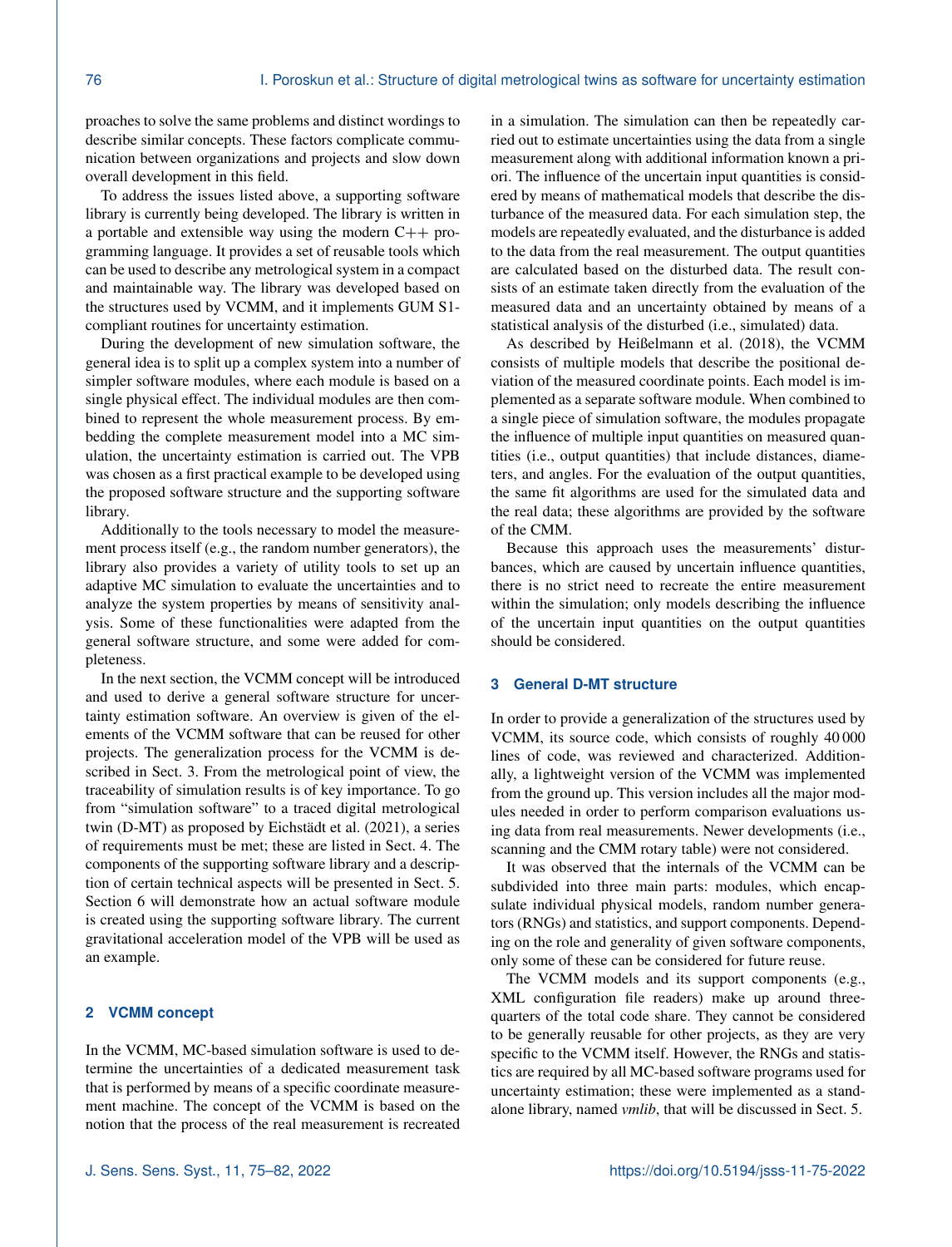<span id="page-2-1"></span>

**Figure 1.** Proposed structure of D-MTs for uncertainty estimation, derived from the generalization of the VCMM.

The new implementation of the VCMM consists of roughly 5 times fewer lines of code than the original software. The drastic reduction in code size was possible due to the well thought out design of the individual modules and by extracting the RNGs and statistics into the supporting library. The usage of a third-party library for linear algebra [\(Guennebaud et al.,](#page-7-7) [2010\)](#page-7-7) helped a lot to reduce and simplify the code within the modules. It should be noted that because the re-implementation of the VCMM does not include all the original functionalities, no direct comparison should be made. However, it can be seen that the size of the VCMM (and thus its complexity) can potentially be reduced.

The investigation of the re-implementation of the VCMM was geared toward analyzing patterns in which the RNGs are used to build individual modules and how the statistical components connect them to a single piece of simulation software. Figure [1](#page-2-1) shows the general structure derived from this investigation. The structure should be read from the left to the right – in the same order the simulation is performed. The entire structure is enclosed by a *simulation loop* that denotes the repeated evaluation of the components within the MC simulation.

Before the simulation starts, the RNGs (depicted as red circles) of the individual modules are parameterized from external sources such as XML files. The modules are contained inside the *virtual measurement* component, whose task is to replicate the real measurement process; it is the aggregate of individual modules mentioned before. On each run of the MC simulation, the virtual measurement produces a dataset that could have been obtained from a real measurement. Next, the data are passed to the *evaluation* algorithm. It is supposed to be the same algorithm which is also used to evaluate the real measurements. As the evaluation result, a new value is obtained for each simulated quantity. While the simulation process is being carried out, the results of the individual evaluations are stored inside the *measurands*. A measurand is a programmatic representation of a real measurement quantity. It stores the results of the individual simulations for the future uncertainty estimation, which is performed after the execution of the MC loop is complete. The uncertainty estimation is performed for each measurand.

The *stopping rule* is an optional component that can be used to achieve a given numerical tolerance or to prematurely abort the simulation. During the simulation, the stopping rule observes the numerical properties of the individual measurands and signals to the simulation loop whether the simulation should be continued or stopped.

#### <span id="page-2-0"></span>**4 Requirements**

So far, the presented structure is intended to guide the development of new software for uncertainty estimation, i.e. a digital twin (DT). However, to be used in a traceability chain, the results of the given DT must be metrologically traced, thus making it a digital metrological twin (D-MT). The term "digital metrological twin" was explicitly introduced by PTB [\(Eichstädt et al.,](#page-7-6) [2021\)](#page-7-6) to clarify its affiliation to metrology, as the definitions of "digital twin" may differ significantly depending on their application [\(Glaessgen and Stargel,](#page-7-8) [2012;](#page-7-8) [Negri et al.,](#page-7-9) [2017\)](#page-7-9).

In [Eichstädt et al.](#page-7-6) [\(2021\)](#page-7-6), a definition and requirements for a D-MT are given. It states that "the measurement uncertainty [must] be calculated according to valid standards". This requirement is automatically covered, as the supporting software library implements the GUM S1 uncertainty estimation routines, which are considered as a state-of-the-art method.

Further it states that to achieve a traced simulation result, "all input parameters [must be] determined traceable and [must be] stated with corresponding measurement uncertainty". Regarding this requirement, it should be noted that a measurement process described by means of a proposed software structure does not automatically become a D-MT. The developer of such software has no influence if the input parameters used for the simulation are metrologically traced or not. This aspect lies completely in hands of the software user.

Lastly, [Eichstädt et al.](#page-7-6) [\(2021\)](#page-7-6) state that the results of such simulation software, to become a D-MT, must be "validated by traceable measurements". This aspect lies more in the hands of the scientist who develops the mathematical models for a given measurement process. The actual software developer is responsible for correctly implementing a given mathematical model and integrate it with the surrounding components.

In the following, some aspects around the validation of the software and the traceability of its results are discussed in more depth.

## 4.1 Models

Models used by the D-MT must be well understood, verified, and documented. The scope of the individual models should be defined. The full scope of the D-MT is derived from the intersection of the scopes of all its models and should be clearly communicated to the end user of the system.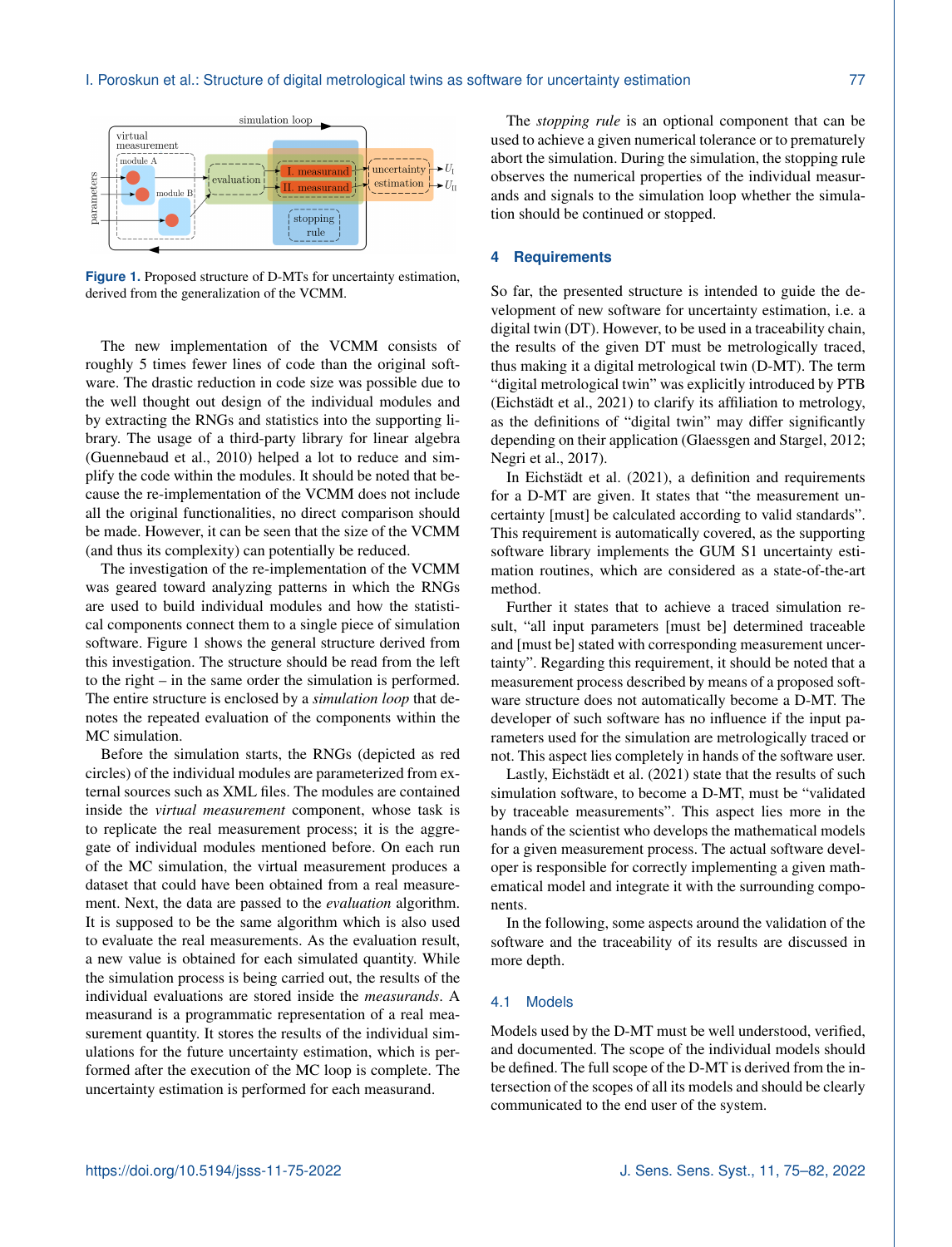The simulation results produced by the virtual measurement must have statistical properties that are similar to those of the real measurements. All the main uncertainty components of the real measurement device and process must be identified and considered in the simulation. Systematic errors, which are not always visible in the measured data, should be identified and considered. Additionally, when the averages of the input quantities are shifted, the models must respond similarly to the behavior of the real measurement. The boundaries of the shifts must be included in the scopes of the models.

## 4.2 Validation

The evaluation algorithm of a measurement setup can often be nontrivial and difficult to implement. It must be well tested to guarantee its correctness. For the testing, different scenarios can be implemented. When an algorithm is implemented "from the ground up", the *unit testing* approach is recommended; see, e.g., [Beck](#page-7-10) [\(2002\)](#page-7-10). If applied thoroughly, most of the difficult-to-perceive errors can be eliminated.

Both the individual components and the results of the entire D-MT must be validated; reference datasets can be used for this purpose [\(Forbes et al.,](#page-7-11) [2015\)](#page-7-11). In coordinate metrology, a web service, TraCIM, has become well established [\(Wendt et al.,](#page-7-12) [2015\)](#page-7-12). The service is being continuously expanded to include new algorithms both from coordinate metrology and from other fields of metrology.

This validation can also be performed by means of intercomparison measurements and by comparing the results of our software to the results of reference software and to the results of other D-MTs. Additionally, the simulated measurement results can be compared to the statistics of a series of repeated real measurements. This latter approach may not cover systematic errors that occur only on timescales larger than those of the actual measurements or only between the different measurement setups. Section [6](#page-5-0) provides an example of how systematic effects are accounted for in a simulation.

### <span id="page-3-0"></span>**5 Supporting software library**

To make the creation process for new software for uncertainty estimation efficient and less error-prone, a supporting software library named vmlib is currently being developed. The library is implemented in the  $C++17$  programming language and is designed to make it easier for users to implement the structure from Fig. [1.](#page-2-1)

Each component shown in Fig. [1](#page-2-1) is covered by the vmlib library. For example, the measurand component is represented by a vm:: measurand class, which can be easily integrated with a vm::stability object, which is used for adaptive MC. It also implements the RNGs by means of a vm:: random value class and provides a functionality for GUM S1-compliant statistical evaluation.

#### <span id="page-3-1"></span>5.1 Random number generation

RNGs are the most complex components of the software library. They are also intended to be the most common software components in the software written by the users themselves with the aid of the library, as they are used within the models to represent the uncertain input quantities of the measurement process.

Generally, RNGs can be used with all kinds of univariate probability density functions (PDFs). However, for our purposes, PDFs that can be fully described in terms of their mean and the standard deviation are of special interest. In the following, we refer to this set of PDFs. These PDFs can be treated as a group of polymorphic objects that are parameterizable by means of two values. For the sake of convenience, RNGs containing this type of PDFs are called *polymorphic* RNGs. The restriction mentioned above allows the individual RNGs to be parameterized using the data containing the name of the distribution (e.g., *normal* or *uniform*), its mean, and the standard deviation. The library provides a set of runtime objects that are used to dynamically create RNGs. The same runtime objects are used when the RNG parameters are first read from the configuration files.

As the aim of the VCMM concept is to recreate the measurement process in the most realistic way possible, one must distinguish the timescales on which a given input quantity *acts*. In the simulation, the different timescales are replicated by means of nested simulation loops; here, the outermost loop is the main MC loop, which is the realization of the outermost timescale. This is necessary to correctly consider the influence of the systematic effects on the resulting uncertainties.

The RNGs provided by the library are designed to simplify the creation of a simulation containing multiple timescales. These RNGs can store their current random value until an explicit request has been made to generate a new one. For this purpose, the RNG interface provides three methods. The randomize() method generates a new random value from the underlying PDF; it internally stores the result without returning it. The random() method generates, stores, and returns a new random value. The stored() method returns only the previously generated random value without generating a new one. The exact names of these methods are not final and may change in future versions of the library.

These methods allow the point in time at which a new random value is generated to be clearly distinguished from the point in time at which it is used for a computation. The library has borrowed this approach from the VCMM's RNGs and re-implemented it in a modern and efficient way. Without this functionality, it would be necessary to introduce additional variables in order to store the current value and the state of the execution order – a manual approach that is unsuitable for large applications.

The core components of RNGs are implemented as proposed by [Polishchuk](#page-7-13) [\(2020\)](#page-7-13) with additional extensions.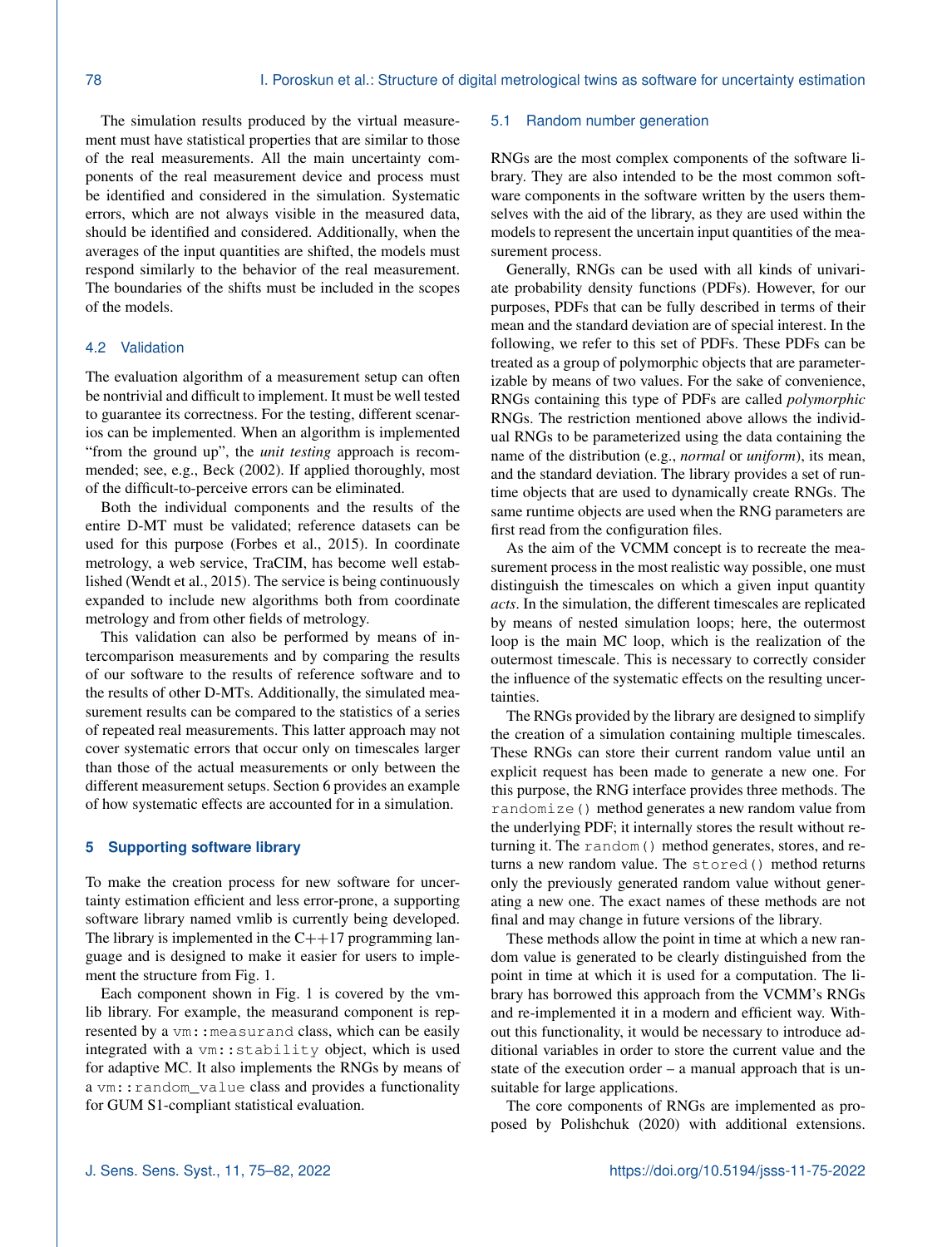This means that RNGs are highly customizable and can be adapted to meet project-specific requirements. For example, using the preprocessor definitions, any floating-point type can be set for the numbers generated by the RNGs. Furthermore, any random engine from the  $\langle$  random $\rangle$  header (e.g. std::mt19937 or std::knuth\_b) can be used. The engine can be seeded using a custom sequence of constants or using a time-based seed. The implementation of the time-based seed was taken from [Polishchuk](#page-7-13) [\(2020\)](#page-7-13).

For all customization aspects of the library, user-provided solutions can be used, provided that these solutions implement the interface required by the  $C++$  standard or by the documentation of the library.

### 5.2 Registry

For the PDFs mentioned in the section above, the library implements the shifted delta distribution. This distribution is described in terms of a mean and a second number that is always replaced by zero (as it is irrelevant for a given distribution). This distribution is special in the sense that it allows the "yet-not-uncertain" input quantities to be described in the same way as the regular (i.e., uncertain) input quantities. It allows an input quantity to be prematurely treated as random but only later to be parameterized with a non-δ distribution.

The properties of polymorphic RNGs allow any distribution to be converted into the  $\delta$  distribution during runtime. Thus, the "randomness" of the distribution will be disabled. To this end, a special tool set is provided by the vmlib library.

This functionality is realized by so-called *registry* objects. Such objects form a bookkeeping mechanism containing the unique name of an input quantity and its address in the memory. At any time during the MC simulation, a specific RNG can be referred to by its name; then, its properties can be varied or its randomness entirely disabled.

Additionally, a group of multiple RNGs can be united to form a single entry inside the registry object. This makes it possible to disable the randomness of multiple quantities at once.

#### 5.3 Sensitivity analysis

When multiple complex models interact with each other, the uncertainty contributions of the individual quantities are not easy to distinguish. However, this information is essential to understanding the behavior of the system and finding its main uncertainty contributors.

Using the registry objects described in the previous section, a variety of tools for analyzing the system properties can be created. These could include parameter sweeps or even inverse solvers. As a proof of concept for future developments, a variance-based tool for conducting a sensitivity analysis is provided by the library. This tool determines the contributions of the individual input quantities to the total variance of an output quantity.

The analysis is performed as follows. First, a simulation is performed in which all uncertain quantities are "active" (i.e., they produce random values). In this way, the total variance of the output quantity is computed. Next, the MC simulation is repeated once for each input quantity; here, only one quantity is active at a time, while all other quantities are disabled. Ratios are formed of variances from simulations with individual (active) input quantities to the total variance. These ratios then constitute the percentage contribution of the individual quantities to the total variance. The same analysis can also be performed with groups of multiple input quantities.

It is known that the drawbacks of this simple approach to sensitivity analysis include its linear time complexity and the fact that it provides incorrect results for highly nonlinear systems. However, the tool has already proved its usability in the early development stage of the VPB. It is available for any system created using the given library; only very little additional code must be added to carry out a sensitivity analysis, even for complex systems. Due to its drawbacks, the tool should be used with care. In the future, it will likely be possible to create more sophisticated sensitivity analysis tools using the functionality of the registry objects. [Allard and Fis](#page-7-14)[cher](#page-7-14) [\(2018\)](#page-7-14) describe other approaches to sensitivity analysis that may be considered.

## 5.4 Measurands, stopping rule, and uncertainty estimation

The results of the individual runs of the simulation loop are stored inside the measurand object. Each simulated quantity requires a separate measurand object. This object is a "wrapper" around the std::vector class and stores additional information about the measurand such as its name and the index. The measurand object provides an interface that allows the "stopping rule" to access its current statistical properties. To make these data accessible on each execution of the simulation loop, an algorithm for the running average and the running standard deviation is implemented inside the measurand class. This leads to a slight increase in the computational effort; however, this is negligible in comparison to re-computation using a naive implementation.

Statistical information for individual output quantities can be accessed by the stopping rule in each simulation run. Based on the underlying algorithm, a decision is made concerning how often the simulation must be repeated. The library currently implements the stopping rule defined in GUM S1. As shown by [Wübbeler et al.](#page-7-15) [\(2010\)](#page-7-15), the GUM S1 method has a comparably low probability of successfully predicting the number of repetitions necessary to achieve a desired numerical tolerance. The same paper proposes a twostage procedure created by [Stein](#page-7-16) [\(1945\)](#page-7-16) as a possible replacement of the method currently implemented.

The library provides GUM S1-compliant routines for uncertainty estimation. These include functions for the computation of the probabilistically shortest coverage intervals and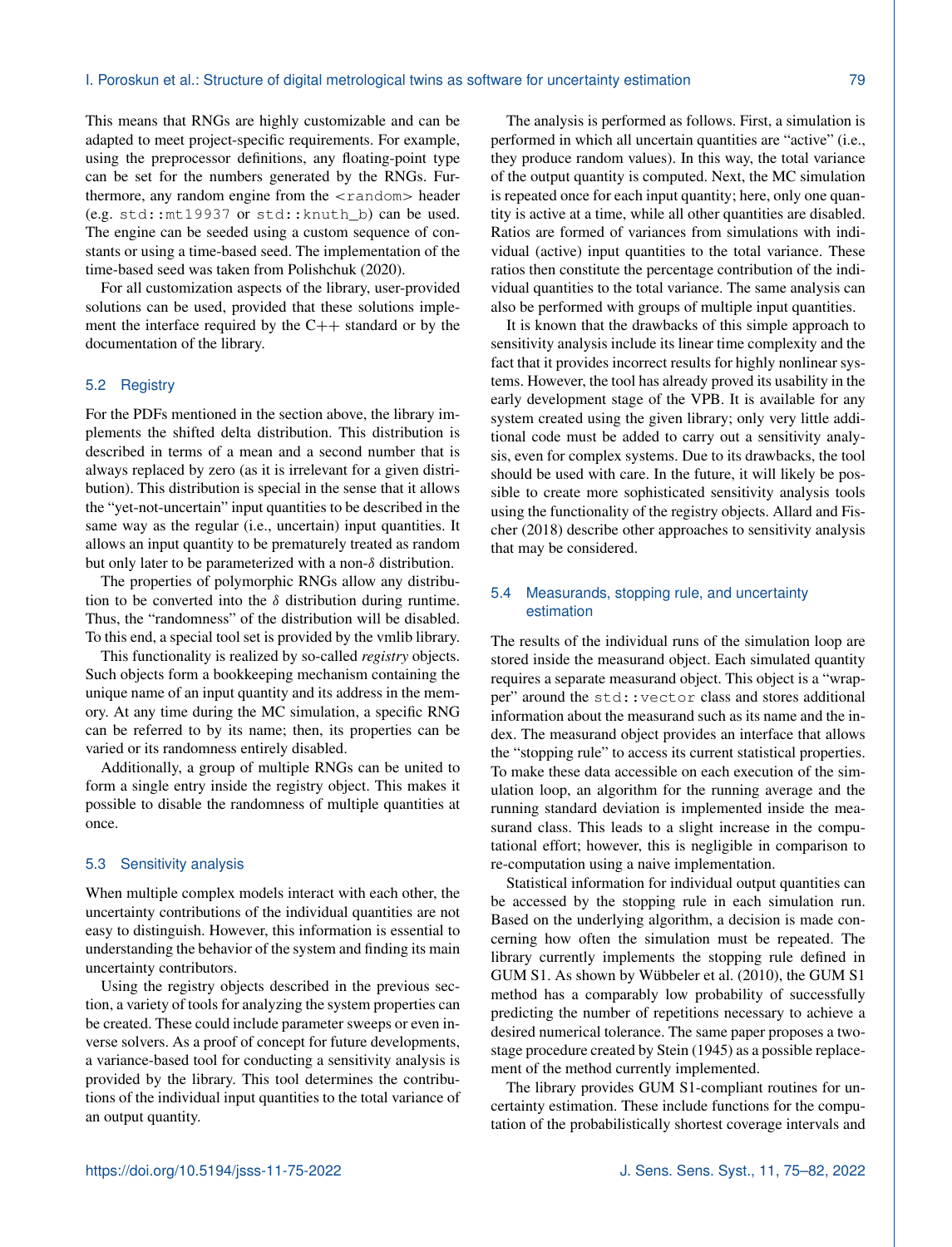the symmetric coverage intervals, where the desired coverage probability could be given as an optional argument. As a default, a coverage probability of 95 % is used. Additionally, the basic statistical properties of the output quantities (i.e., the number of simulation runs, the mean, and the standard deviation) can be directly accessed from the measurand objects after the simulation is complete; no additional computations are required.

### 5.5 Parallelization

An MC simulation can easily be performed as a parallel computation, as there are almost no dependencies between the individual evaluations. Synchronization is only required to protect the RNGs along with the containers where the individual results are stored (i.e., the measurand object).

Often, the time and effort required to adapt the simulation in such a way that it can be executed in parallel are greater than actually performing all computations on a single thread. To address this issue and make usage of the parallelization accessible, the library provides a functionality that simplifies the setup of a multithreaded MC simulation.

Since RNGs make extensive usage of a policy-based design pattern [\(Alexandrescu,](#page-7-17) [2001\)](#page-7-17), users can provide custom strategies for the storage and access of data within generators. In addition to the customization points listed at the end of Sect. [5.1,](#page-3-1) there is also an option to change the storage type of the random engine for usage in single or multithreaded environments. Various versions of synchronized containers and utility objects are either already contained in the library or are being developed.

In addition to the comparably low-level functionality for multithreading provided by the library, the sensitivity analysis tool mentioned above automatically performs a parallelization. The tool checks the number of available threads and manages the individual runs of the simulation using a built-in thread pool.

To perform a parallel sensitivity analysis, almost no modifications to the code are required. However, it must be ensured that there are no unsynchronized static objects, as these would lead to so-called "data races". Furthermore, all objects within the simulation must be copy-constructible. Otherwise, the compilation will fail, as it will be impossible to create copies of the tasks for parallel execution. For this case, the library also provides a sequential implementation of the sensitivity analysis tool.

## <span id="page-5-0"></span>**6 Usage example of the library**

In the following, a usage example for the library will be demonstrated using the acceleration model from the current implementation of the Virtual Planck-Balance. The Planck-Balance [\(Rothleitner et al.,](#page-7-4) [2018\)](#page-7-4) is a tabletop-sized Kibble balance [\(Robinson and Schlamminger,](#page-7-5) [2016\)](#page-7-5). Kibble balances were formerly used to measure Planck's constant. Since the redefinition of the SI units in 2019, the Kibble balance can be used for realizing the unit of mass, the kilogram. It is based on the principle of electromagnetic force compensation (EMC) and is operated in two modes: velocity mode (VM) and force mode (FM). In FM, a weight is placed on the weighing pan of the balance. This mechanical weight is counterbalanced by a voice-coil actuator. The electrical current, which is required to compensate for the gravitational acceleration, is measured. The measurement is described by

<span id="page-5-1"></span>
$$
m \cdot g = Bl \cdot I,\tag{1}
$$

where  $m$  is the mass,  $g$  is the gravitational acceleration,  $Bl$  is the geometric factor of the coil, and  $I$  is the measured electrical current. The geometric factor is determined in VM. Here, the loaded mass is taken off the weighing pan, and the lever of the balance is set into motion by means of a second voicecoil actuator. The voice coil that is used in FM to counter balance the weight now acts as a sensor (similar to a microphone). As the coil moves with a velocity  $v$  through the magnetic field (here, a permanent magnet), an electrical voltage  $U$  is induced across the coil ends, which is proportional to the velocity of the coil. The constant of proportion between  $v$  and  $U$  is the geometric factor calculated as

$$
U = Bl \cdot v. \tag{2}
$$

The geometric factor is assumed to be unchanged among both operational modes. With additional knowledge of the gravitational acceleration, which is measured separately using an absolute gravimeter, the mass can be determined from Eq. [\(1\)](#page-5-1). In real applications, the mass is determined from the average of a series of independent measurements. A typical measurement series has a duration of a few hours to several days. On these timescales, the effect of the tidal acceleration variation due to the movement of the moon and the sun must be considered. A corresponding model is described, e.g., by [Longman](#page-7-18) [\(1959\)](#page-7-18). Along with the geographic position of the measurement setup, the timestamps of the individual FM measurements are recorded and used for the correction of the local acceleration. However, the tidal correction is not exact. Therefore, the acceleration g used for the MC simulation is described as a sum of the local acceleration  $g_{loc}$  and the residual error after the tidal correction  $g_{te}$ . The tidal error is assumed to be centered at zero and to have a standard deviation of 100 nm s−<sup>2</sup> . The VPB's gravitational acceleration model assumes that the local acceleration is constant (but corrected at each timestamp) during the measurement series and that the tidal error is varied for each measurement of the series. In that way, the local acceleration acts as a systematic effect and the tidal error as a random effect. This information is sufficient for implementing the VPB acceleration module.

In the source code of the VPB, each module is implemented by a class that contains its mathematical description. The implementation of the acceleration module is shown in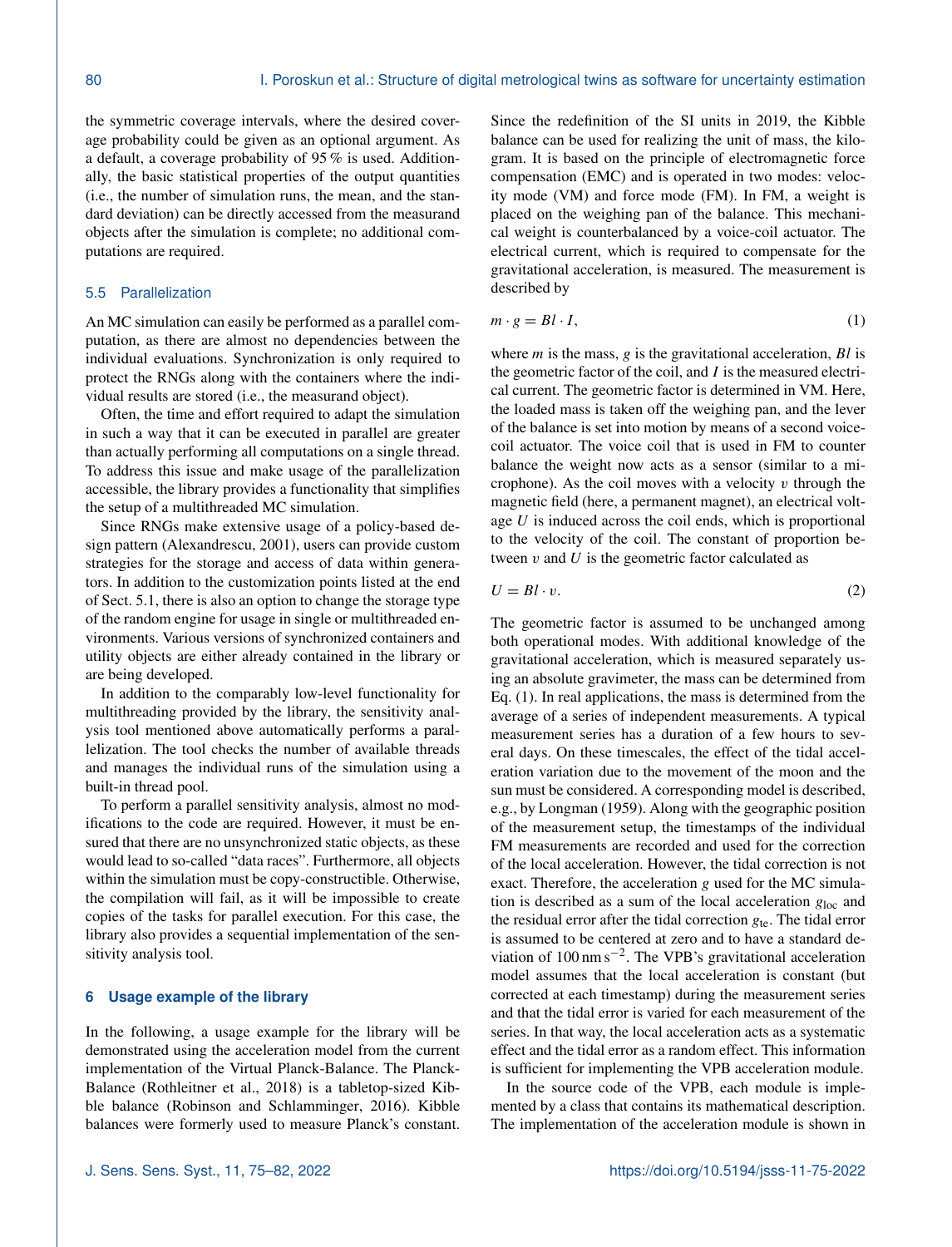```
#include <vm/vm.h>
class acceleration {
public:
 void set_parameter(vm::parameter local,
                    vm::parameter tidal) {
  local_{accel} = vm::make_random(local);
  tidal_error = \nu m::make_random(tidal);void randomize() {
  local accel.randomize(); }
 double get acceleration() {
  return local accel.stored()
       + tidal_error.random(); }
```
private:

```
vm::random_value<double> local_accel;
vm::random_value<double> tidal_error;
\};
```
**Figure 2.** Implementation of VPB's acceleration module.

Fig. [2.](#page-6-0) The module contains two RNGs (local\_accel and tidal error) which are stored as private class members. The RNG class vm:: random\_value is provided by vmlib, which uses the vm namespace. To initialize the RNGs, the model takes a pair of parameters (one for the local acceleration and one for the tidal error) and assigns them to the two RNGs.

The method get\_acceleration() computes and returns the sum of the randomized local acceleration and the tidal error. On each call of this method, a new random value for the tidal error is generated by invoking tidal\_error.random(). To randomize the local acceleration, a separate method (conveniently named randomize()) is provided. It will be retrieved before the simulation of each measurement series begins and therefore makes the local acceleration act as a systematic effect.

It should be noted that the described model about the local gravity is only a sub-component of the very complex Planck-Balance. It was chosen for its simplicity, and therefore it is adequate for explaining the library without losing the overview. Sophisticated models can be built following the same approach.

# **7 Conclusions**

With the aim of decreasing the effort required to set up and develop new software for uncertainty estimation, the VCMM was analyzed and generalized. As a result, a software structure was derived which can be used to guide the new developments. The reusable components of the VCMM were identified, extended, and deployed as a stand-alone software library.

The library provides many functionalities via which users can set up a general structure for an MC simulation and develop project-specific modules. Beyond the components contained by the VCMM, the library provides additional tools that address topics that are not of critical importance but are of great practical interest such as parallelization and sensitivity analysis.

The library was designed to fulfill the specific requirements of software for uncertainty estimation. However, the RNGs provided were intentionally developed in a general form to allow them to be used flexibly. Thus, it may be possible to apply some parts of the library to fields other than metrology.

The lightweight version of the VCMM was initially designed to allow its principles to be better understood. The further development of this software will contribute positively to the development of the VCMM itself.

In addition to its software, the VCMM introduces two modeling concepts. The first is the briefly described concept of so-called timescale separation, where random and systematic effects can be considered correctly by the simulation. The second concept concerns the simulation being performed based on the data from a real measurement. These two concepts are of special interest, as they may strongly impact the uncertainties resulting from the simulation. Due to their complexity, a separate discussion is required.

The development of Planck-Balance is still in progress. Therefore, the development of the VPB is also steadily continued. At the current development stage, special attention must be given to designing the software in the most general and extendable way. The next goal is to realize an uncertainty estimation that will sufficiently replicate the behavior of the real balance. With the progressing development of the PB itself, new models will be added to the VPB. Inversely, the VPB will be used to accelerate the development of the PB. In the future, the VPB is to be used for uncertainty estimations in industrial and research applications in a way comparable to how the VCMM is used today.

**Code and data availability.** The data used in this work can be requested from the authors if required.

**Author contributions.** IP developed the modular structure of the D-MT and programmed the supporting software library. CR and DH formed the concept of the D-MT study and defined the research. IP, CR and DH discussed and interpreted the results and wrote the manuscript.